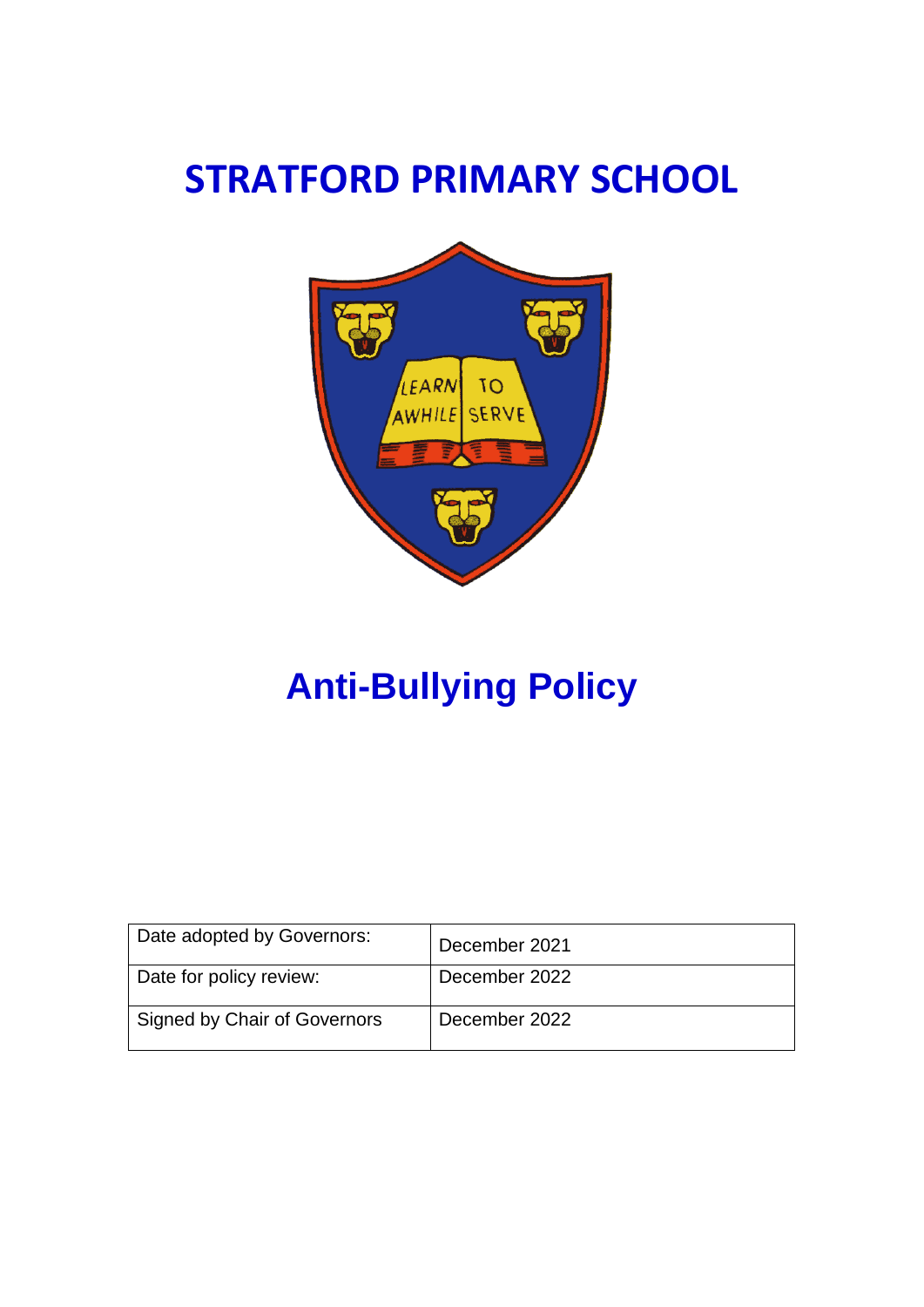#### **Statement of Intent**

We are committed to encouraging positive working relationships, by providing a caring, friendly and safe environment for all our pupils to they can learn in a relaxed and secure atmosphere. Bullying of any kind is unacceptable at Stratford Primary. If bullying does occur, all pupils should be able to tell and know that incidents will be dealt with promptly and effectively. We are a TELLING school. This means that anyone who knows that bullying is happening is expected to tell the staff. All children are to be treated with dignity and respect whilst at school.

*This policy should be read in conjunction with our Online Safety Policy, Positive Relationships Policy and Peer on Peer Abuse Policy.*

#### **Objectives**

- To show kindness and respect
- To maintain a school environment free from any form of bullying
- To understand that we all have the right to feel safe, valued and respected, and to learn free from the disruption of others
- To help each other to take responsibility for our actions
- To always be kind, caring and helpful to others
- To promote responsible behaviour free from any form of discrimination
- To promote equality and educate against prejudice
- To provide sensitive and immediate support for pupils who are distressed by the actions of another pupil or pupils
- To provide appropriate support for the perpetrator in adapting their behaviour

#### **What is bullying?**

Bullying is a continuous deliberate harassment or aggression which causes distress to an individual or a group. This can be either physical or psychological and can be inflicted by either one person or a group of people. Bullying may include a persistent repetition of one or more of the following:

- Being hit, kicked, pinched, spat at or threatened
- Being called names continuously
- Being made a fool of
- Being teased continuously
- Being the victim of rumours or malicious gossip
- Having property destroyed or spoilt
- Having property taken without consent
- Being socially excluded
- Receiving racial taunts, graffiti and gestures
- Receiving unwanted physical contact or abusive comments
- Receiving unwanted / abusive comments e.g. cyber-bullying, use of mobile phones / social media / game stations

It is not bullying when two children of approximately the same age and strength have the occasional dispute. All incidents will be treated with the utmost respect for all concerned and dealt with sensitively by staff. Governors are kept continually informed regarding behaviour within school.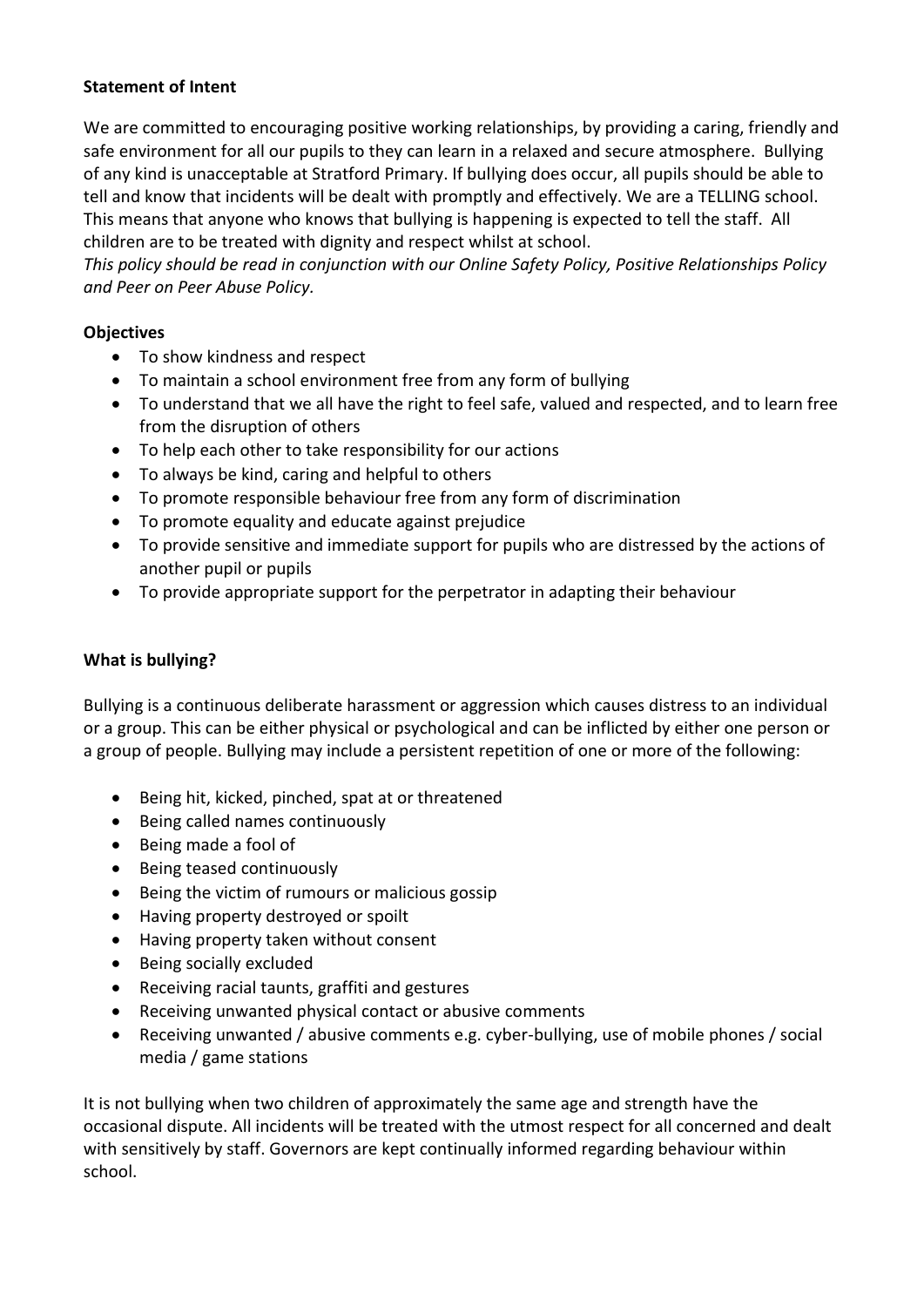#### **Signs and Symptoms**

A child may indicate by signs of behaviour that s/he is being bullied. Adults should be aware of these possible signs and that they should investigate if a child:

- Is frightened of walking to or from school
- Changes their usual routine
- Is unwilling to go to school (school phobic)
- Begins truanting
- Becomes withdrawn anxious, or lacking in confidence
- Starts stammering
- Runs away
- Cries themselves to sleep at night or has nightmares
- Feels ill in the morning
- Begins to perform poorly in school work
- Comes home with clothes torn or books damaged
- Has possessions go "missing"
- Asks for money or starts stealing money (to pay the perpetrator)
- Has dinner or other monies continually "lost"
- Has unexplained cuts or bruises comes home starving (money/lunch has been stolen)
- Becomes aggressive, disruptive or unreasonable
- Is bullying other children or siblings
- Stops eating
- Is frightened to say what's wrong
- Gives improbable excuses for any of the above

#### **Anti-Bullying**

How can I stop bullying (*Anti-bullying code*)

*Don't: Take part in the bullying*

*Don't: Get involved, tell an adult*

*Don't: Ignore bullying*

*Do: Listen if somebody tells you they are being bullied.*

*Do: Encourage them to tell an adult what has been happening or offer to go with them to talk to a teacher* 

*or an adult or offer to tell an adult for them.*

#### **Procedure**

When a member of staff becomes concerned or is made aware that bullying may be taking place, it is recorded / logged on CPOMS. It is then followed up in the following way:

The class teacher investigates first to substantiate the allegation

A member of SLT may also investigate the allegation to substantiate the facts before contacting parents

If concerns are not substantiated no further action is taken

However, substantiated incidents will be discussed with a senior member of staff and the parents of the pupils involved